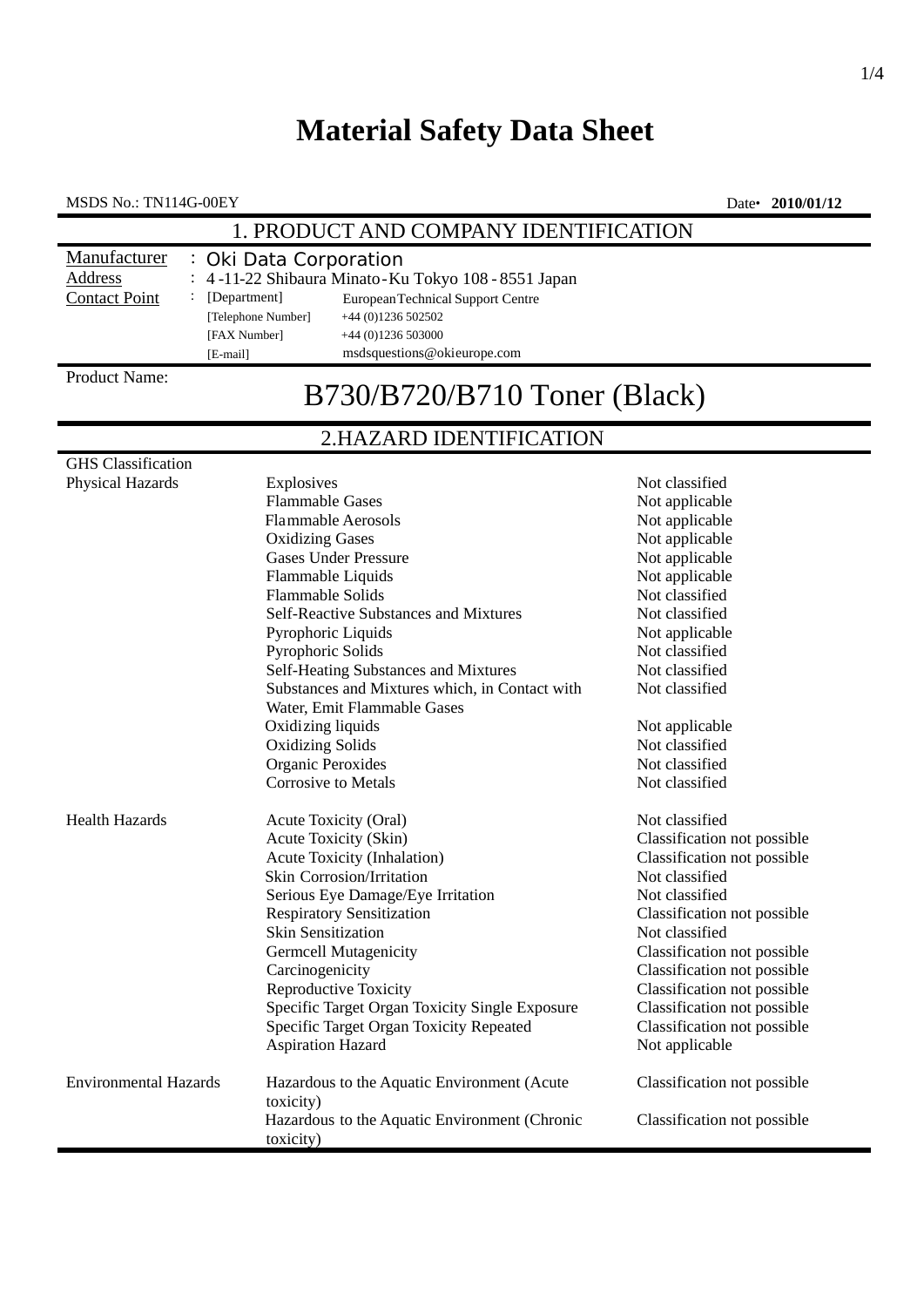### 3. COMPOSITION/INFORMATION ON INGREDIENTS

| Substance or mixture<br>: mixture                                                                      |                                                                  |                                                                                                                                                                                                                                                                                            |                   |  |  |  |  |
|--------------------------------------------------------------------------------------------------------|------------------------------------------------------------------|--------------------------------------------------------------------------------------------------------------------------------------------------------------------------------------------------------------------------------------------------------------------------------------------|-------------------|--|--|--|--|
| <b>Chemical Nature</b>                                                                                 |                                                                  |                                                                                                                                                                                                                                                                                            |                   |  |  |  |  |
| <b>Chemical Name</b>                                                                                   |                                                                  | Ingredients (% by wt.)                                                                                                                                                                                                                                                                     | <b>CAS Number</b> |  |  |  |  |
| Magnetite                                                                                              |                                                                  | $40 - 50$                                                                                                                                                                                                                                                                                  | 1309-38-2         |  |  |  |  |
| Polyester                                                                                              |                                                                  | 40-50                                                                                                                                                                                                                                                                                      |                   |  |  |  |  |
| Ethylene/propylene copolymer                                                                           |                                                                  | <10                                                                                                                                                                                                                                                                                        |                   |  |  |  |  |
| Stylene/acrylate resin and olefin<br>resin                                                             |                                                                  | <10                                                                                                                                                                                                                                                                                        |                   |  |  |  |  |
| Amorphous silica                                                                                       |                                                                  | <10                                                                                                                                                                                                                                                                                        | 7631-86-9         |  |  |  |  |
| <b>UN Hazard Class: None</b>                                                                           |                                                                  | <b>UN Number: None</b>                                                                                                                                                                                                                                                                     |                   |  |  |  |  |
|                                                                                                        |                                                                  | This product does not contain Lead, Mercury, Cadmium, Hexavalent Chromium,                                                                                                                                                                                                                 |                   |  |  |  |  |
| Polybrominated Biphenyls (PBBs) or Polybrominated Diphenyl Ethers (PBDEs) intentionally.               |                                                                  |                                                                                                                                                                                                                                                                                            |                   |  |  |  |  |
| <b>4. FIRST-AID MEASURES</b>                                                                           |                                                                  |                                                                                                                                                                                                                                                                                            |                   |  |  |  |  |
| Eye contact                                                                                            |                                                                  | Flush with a large amount of water for at least 15 minutes. Seek medical advice.                                                                                                                                                                                                           |                   |  |  |  |  |
| Skin contact                                                                                           | Wash with soap and water.                                        |                                                                                                                                                                                                                                                                                            |                   |  |  |  |  |
| Inhalation                                                                                             |                                                                  | Remove from exposure and provide fresh air. Rinse mouth with water.                                                                                                                                                                                                                        |                   |  |  |  |  |
| Ingestion                                                                                              |                                                                  | Rinse mouth with water. Give several glasses of water to drink and seek medical advice.                                                                                                                                                                                                    |                   |  |  |  |  |
|                                                                                                        |                                                                  | 5. FIRE-FIGHTING MEASURES                                                                                                                                                                                                                                                                  |                   |  |  |  |  |
| Suitable Extinguishing Media<br>Unsuitable Extinguishing Media                                         | No Information.                                                  | Water spray, Foam, Dry chemicals. When in a machine, treat as an electrical fire.                                                                                                                                                                                                          |                   |  |  |  |  |
|                                                                                                        |                                                                  | <b>6.ACCIDENTAL RELEASE MEASURES</b>                                                                                                                                                                                                                                                       |                   |  |  |  |  |
| Environmental precautions<br>Methods and materials for containment<br>and cleaning up                  | explosion.)                                                      | : Prevent from entering into soil, waterways and ground water.<br>Get rid of fire sources. Use a broom or a wet cloth to wipe off spilled toner. (It<br>may catch fire by electric sparks inside the vacuum cleaner and cause                                                              |                   |  |  |  |  |
|                                                                                                        | 7.HANDLING AND STORAGE                                           |                                                                                                                                                                                                                                                                                            |                   |  |  |  |  |
| Handling<br><b>Technical measures</b><br>Local and total ventilation<br>Notice<br>Safe handling advice |                                                                  | None required when used as intended in Fuji Xerox equipment.<br>None required when used as intended in Fuji Xerox equipment.<br>Do not incinerate toner or a toner cartridge. Do not dissemble a cartridge.<br>Do not incinerate toner or a toner cartridge. Do not dissemble a cartridge. |                   |  |  |  |  |
| Storage<br>Technical measures<br>Conditions for safe storage<br>Packaging compatibilities              | None                                                             | Keep in cool, dry and well-ventilated area. Keep out of reach of children.<br>Keep in Fuji Xerox's designated packaging materials.                                                                                                                                                         |                   |  |  |  |  |
|                                                                                                        | <b>8.EXPOSURE CONTROLS /PERSONAL PROTECTION</b>                  |                                                                                                                                                                                                                                                                                            |                   |  |  |  |  |
| <b>Control Parameters</b><br>ACGIH TLV (2009)                                                          | : $10 \text{ mg/m}^3$ (Total)<br>$3 \text{ mg/m}^3$ (Respirable) |                                                                                                                                                                                                                                                                                            |                   |  |  |  |  |
| <b>Precautionary Measured</b>                                                                          |                                                                  | : None required when used as intended in Fuji Xerox equipment.<br>For use other than normal customer operating procedures (such as in bulk toner<br>processing facilities), local exhaust ventilation may be required.                                                                     |                   |  |  |  |  |
| Personal Protective Equipment                                                                          |                                                                  | None required when used as intended in Fuji Xerox equipment.<br>For use other than normal customer operating procedures(such as in bulk toner<br>processing facilities), protective glove, goggles and respirators may be required.                                                        |                   |  |  |  |  |
| 9. PHYSICAL AND CHEMICAL PROPERTIES                                                                    |                                                                  |                                                                                                                                                                                                                                                                                            |                   |  |  |  |  |
| Appearance                                                                                             |                                                                  | <b>Black Powder</b>                                                                                                                                                                                                                                                                        |                   |  |  |  |  |
| Odor                                                                                                   |                                                                  | Faint Odor                                                                                                                                                                                                                                                                                 |                   |  |  |  |  |
| pH                                                                                                     |                                                                  | Not available                                                                                                                                                                                                                                                                              |                   |  |  |  |  |
| Melting Point/freezing point                                                                           |                                                                  | Not available                                                                                                                                                                                                                                                                              |                   |  |  |  |  |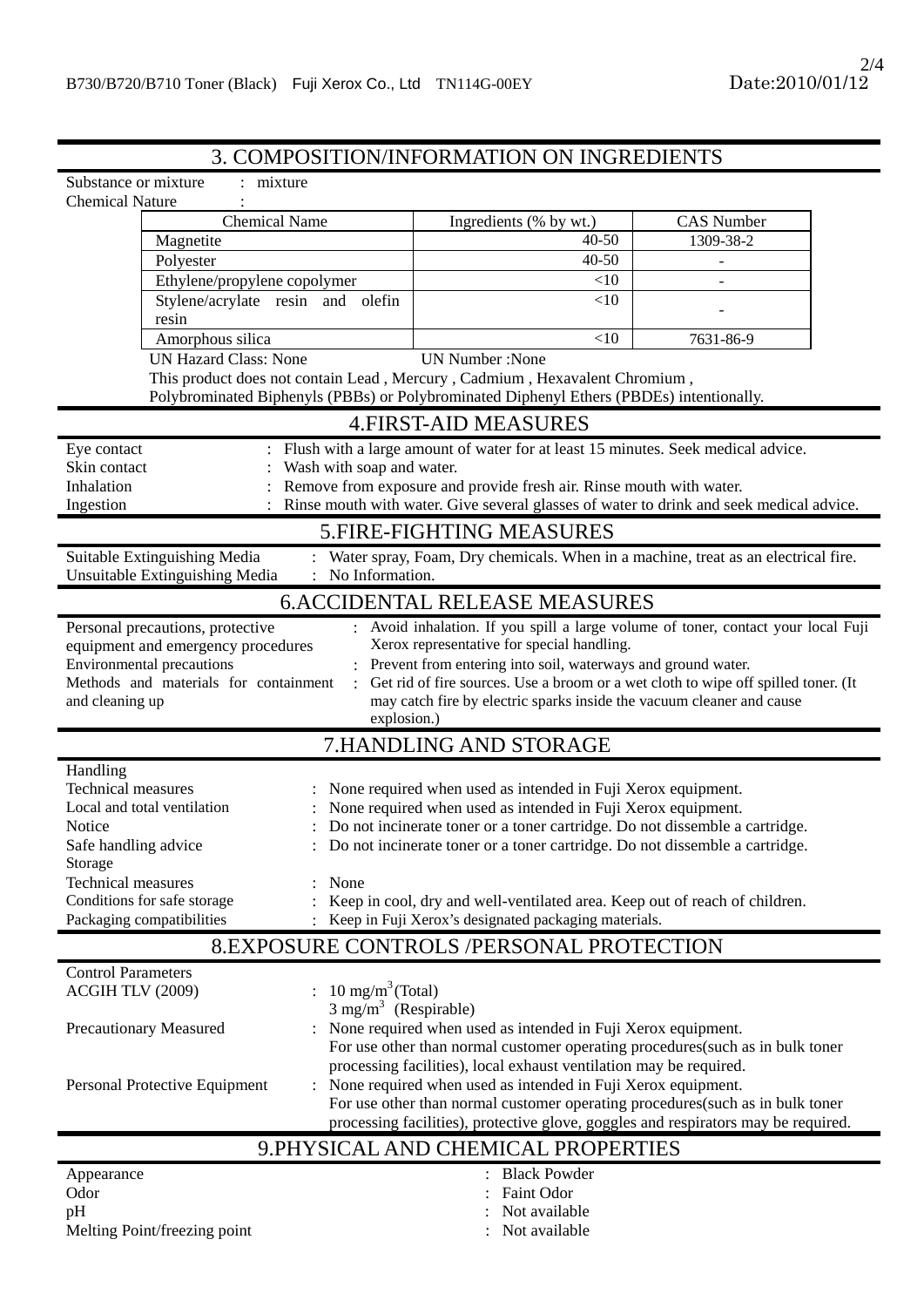| Boiling Point/Initial boiling point and boiling range                                   | Not available                                                                                                                      |  |  |  |  |  |
|-----------------------------------------------------------------------------------------|------------------------------------------------------------------------------------------------------------------------------------|--|--|--|--|--|
| Flash point                                                                             | None                                                                                                                               |  |  |  |  |  |
| Auto-ignition temperature                                                               | None                                                                                                                               |  |  |  |  |  |
| Upper/lower flammability or explosive limits                                            | Not available                                                                                                                      |  |  |  |  |  |
| Vapour Pressure                                                                         | Not available                                                                                                                      |  |  |  |  |  |
| Vapour density                                                                          | Not available                                                                                                                      |  |  |  |  |  |
| Relative density                                                                        | Not available                                                                                                                      |  |  |  |  |  |
| Solubility                                                                              | Insoluble                                                                                                                          |  |  |  |  |  |
| Partition coefficient:n-octanol/water                                                   | Not applicable                                                                                                                     |  |  |  |  |  |
| Decompositon temperature                                                                | Not available                                                                                                                      |  |  |  |  |  |
| <b>10.STABILITY AND REACTIVITY</b>                                                      |                                                                                                                                    |  |  |  |  |  |
| <b>Stability and Reactivity</b>                                                         | Stable                                                                                                                             |  |  |  |  |  |
| Possibility of hazardous reactions                                                      | None                                                                                                                               |  |  |  |  |  |
| Conditions to avoid                                                                     | None                                                                                                                               |  |  |  |  |  |
| Incompatible materials                                                                  | None                                                                                                                               |  |  |  |  |  |
| Hazardous decomposition products                                                        | No Information                                                                                                                     |  |  |  |  |  |
| 11.TOXICOLOGICAL INFORMATION                                                            |                                                                                                                                    |  |  |  |  |  |
| <b>Acute Toxicity</b><br>Swallowed $\rightarrow$ LD50(rat)                              | $>$ 2000 mg/kg (practically non-toxic)                                                                                             |  |  |  |  |  |
| $\sin \rightarrow \text{LD50}$ (rabbit)                                                 | Not available                                                                                                                      |  |  |  |  |  |
| Inhaled $\rightarrow$ LC50(rat)                                                         | Not available                                                                                                                      |  |  |  |  |  |
| Skin Irritant (rabbit)                                                                  | Not an irritant                                                                                                                    |  |  |  |  |  |
| <b>Skin Corrosive</b>                                                                   | Not a corrosive                                                                                                                    |  |  |  |  |  |
| Eye Irritant (rabbit)                                                                   | Not an irritant                                                                                                                    |  |  |  |  |  |
| Skin Sensitization (guinea-pig)                                                         | Not an irritant                                                                                                                    |  |  |  |  |  |
| Mutagenicity                                                                            | Ames Assay: Negative                                                                                                               |  |  |  |  |  |
| Carcinogenicity                                                                         | Any one of ingredients is not classified as "Carcinogens ref.1".                                                                   |  |  |  |  |  |
| <b>Reproduction and Development</b>                                                     | Not classified as "Reproductive and Development chemicals <sup>ref.2</sup> "                                                       |  |  |  |  |  |
| Specific Target Organ Toxicity Single Exposure                                          | Not available                                                                                                                      |  |  |  |  |  |
| Specific Target Organ Toxicity Repeated                                                 | The results obtained from a Xerox sponsored, Chronic Toner<br>Inhalation Study, demonstrated no lung change in rats for the lowest |  |  |  |  |  |
|                                                                                         | $(1mg/m3)$ exposure level (i.e. the level most relevant to potential                                                               |  |  |  |  |  |
|                                                                                         | human exposure). A very slight degree of fibrosis was noted in 25% of                                                              |  |  |  |  |  |
|                                                                                         | the animals at the middle (4mg/m3) exposure level, while a slight                                                                  |  |  |  |  |  |
|                                                                                         | degree of fibrosis was noted in all the animals at the highest (16                                                                 |  |  |  |  |  |
|                                                                                         | mg/m3) exposure level. These findings are attributed to "lung                                                                      |  |  |  |  |  |
|                                                                                         | overloading", a generic response to excessive amounts of any dust                                                                  |  |  |  |  |  |
|                                                                                         | retained in the lungs for a prolonged period. This study was conducted                                                             |  |  |  |  |  |
|                                                                                         | using a special test toner to comply with EPA testing protocol. The test                                                           |  |  |  |  |  |
|                                                                                         | toner was ten times more respirable than commercially available Xerox                                                              |  |  |  |  |  |
|                                                                                         | toner, and would not be functionally suitable for Xerox equipment.* <sup>1</sup>                                                   |  |  |  |  |  |
| <b>Aspiration Hazard</b>                                                                | Not applicable                                                                                                                     |  |  |  |  |  |
| Other Information                                                                       | None                                                                                                                               |  |  |  |  |  |
| This information is based on toxicity data for similar materials and ingredients.<br>*1 |                                                                                                                                    |  |  |  |  |  |